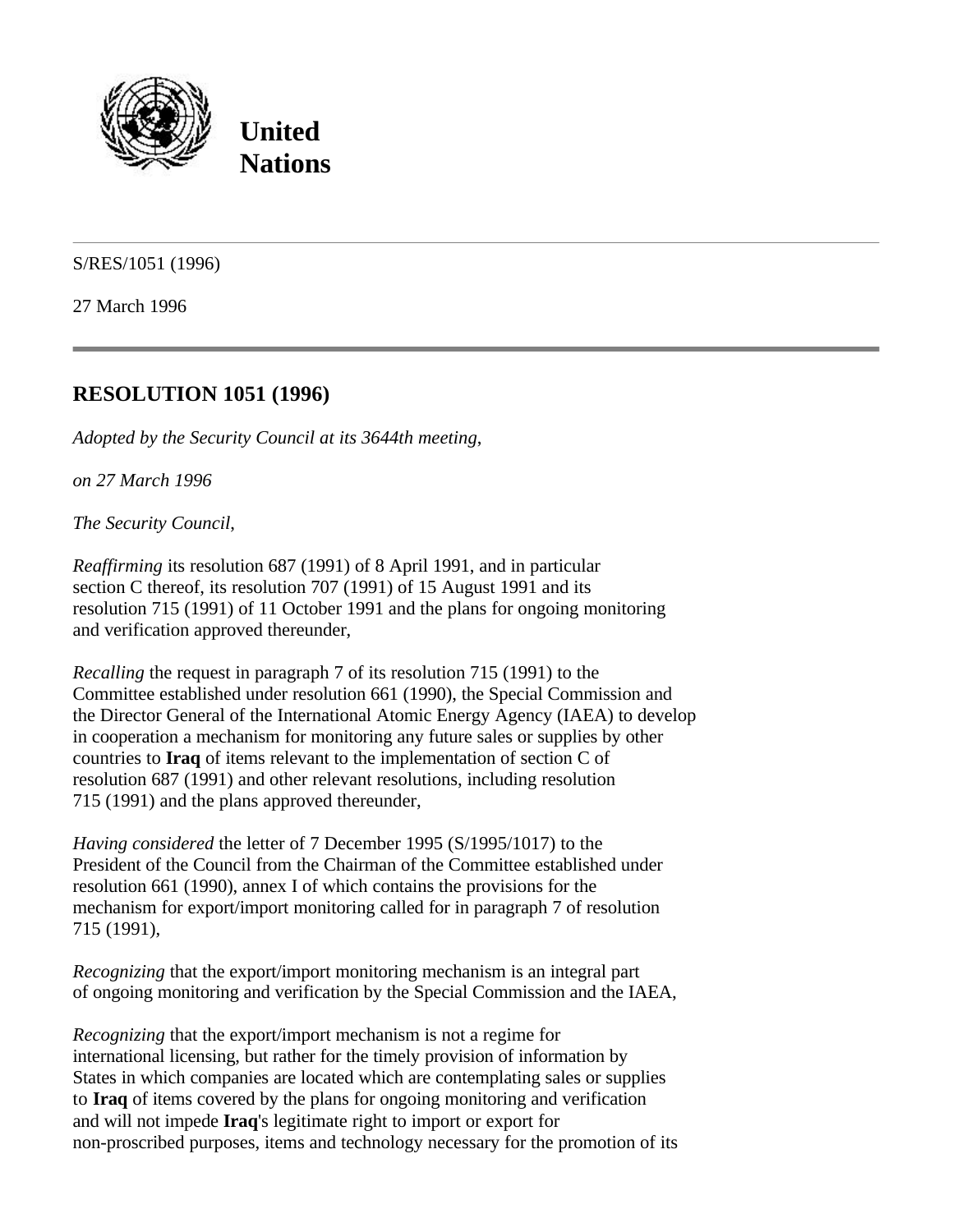economic and social development,

*Acting* under Chapter VII of the Charter of the United Nations,

1.*Approves*, pursuant to the relevant provisions of its resolutions 687 (1991) and 715 (1991), the provisions for the monitoring mechanism contained in annex I of the aforementioned letter of 7 December 1995 (S/1995/1017), subject to the terms of this resolution;

2.*Approves also* the general principles to be followed in implementing the monitoring mechanism contained in the letter of 17 July 1995 from the Chairman of the Special Commission to the Chairman of the Committee established under resolution 661 (1990) which is contained in annex II of the aforementioned letter of 7 December 1995 (S/1995/1017);

3.*Affirms* that the mechanism approved by this resolution is without prejudice to and shall not impair the operation of existing or future non-proliferation agreements or regimes on the international or regional level including arrangements referred to in resolution 687 (1991), nor shall such agreements or regimes impair the operation of the mechanism;

4.*Confirms*, until the Council decides otherwise under its relevant resolutions, that requests by other States for sales to **Iraq** or requests by **Iraq** for import of any item or technology to which the mechanism applies shall continue to be addressed to the Committee established under resolution 661 (1990) for decision by that Committee in accordance with paragraph 4 of the mechanism;

5. *Decides*, subject to paragraphs 4 and 7 of this resolution, that all States shall:

(a)Transmit to the joint unit constituted by the Special Commission and the Director General of the IAEA under paragraph 16 of the mechanism the notifications, with the data from potential exporters, and all other relevant information when available to the States, as requested in the mechanism on the intended sale or supply from their territories of any items or technologies which are subject to such notification in accordance with paragraphs 9, 11, 13, 24, 25, 27 and 28 of the mechanism;

(b)Report to the joint unit, in accordance with paragraphs 13, 24, 25, 27 and 28 of the mechanism, any information they may have at their disposal or may receive from suppliers in their territories of attempts to circumvent the mechanism or to supply **Iraq** with items prohibited to **Iraq** under the plans for ongoing monitoring and verification approved by resolution 715 (1991), or where the procedures for special exceptions laid down in paragraphs 24 and 25 of the mechanism have not been followed by **Iraq**;

6.*Decides* that the notifications required under paragraph 5 above shall be provided to the joint unit by **Iraq**, in respect of all items and technologies referred to in paragraph 12 of the mechanism, as from the date agreed upon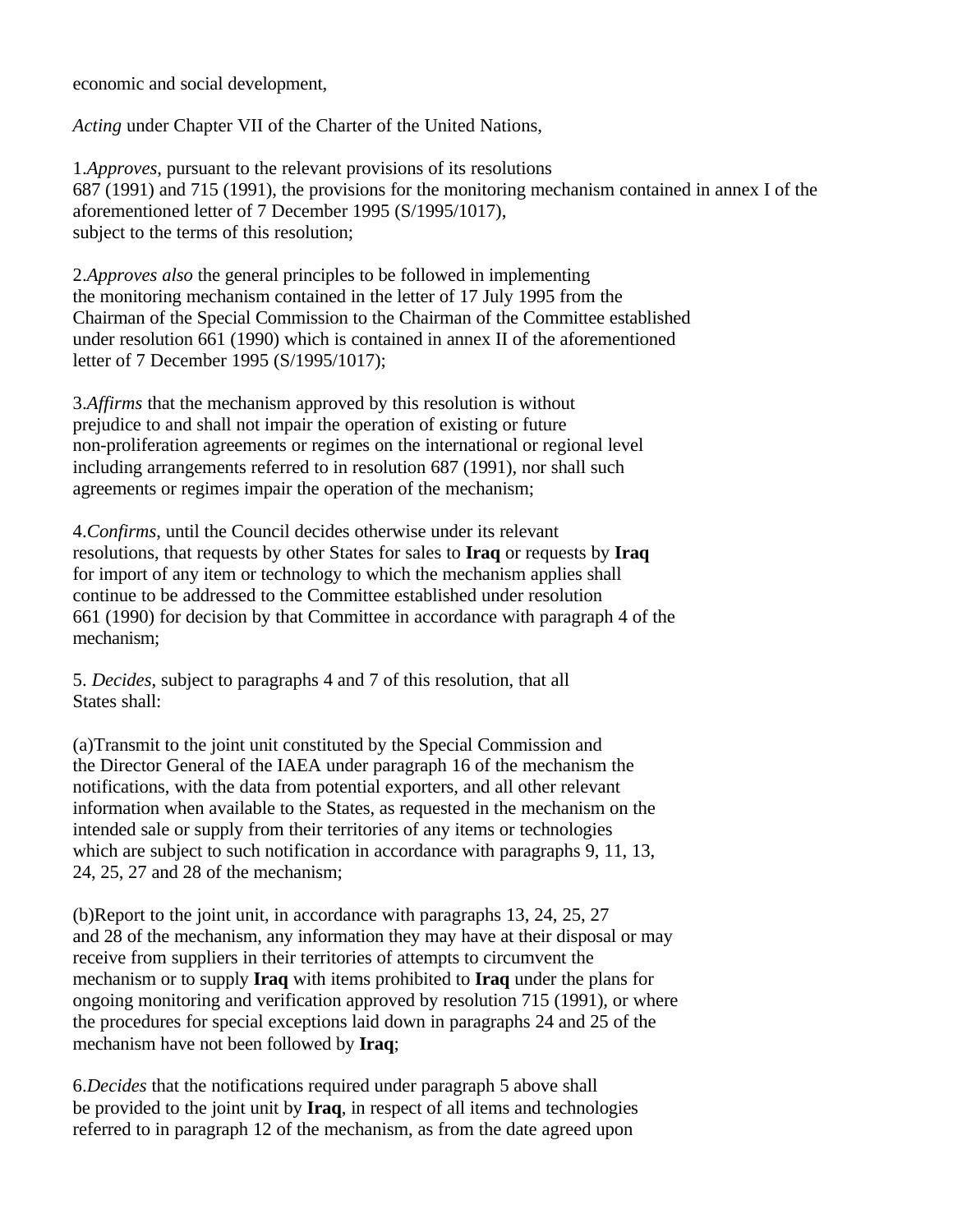between the Special Commission and the Director General of the IAEA and **Iraq**, and in any event not later than sixty days after the adoption of this resolution;

7.*Decides* that the notifications required under paragraph 5 above shall be provided to the joint unit by all other States as from the date the Secretary-General and the Director General of the IAEA, after their consultations with the members of the Council and other interested States, report to the Council indicating that they are satisfied with the preparedness of States for the effective implementation of the mechanism;

8.*Decides* that the information provided through the mechanism shall be treated as confidential and restricted to the Special Commission and the IAEA, to the extent that this is consistent with their respective responsibilities under resolution 715 (1991), other relevant resolutions and the plans for ongoing monitoring and verification approved under resolution 715 (1991);

9.*Affirms*, if experience over time demonstrates the need or new technologies so require, that the Council would be prepared to review the mechanism in order to determine whether any changes are required and that the annexes to the plans for ongoing monitoring and verification approved under resolution 715 (1991), which identify the items and technologies to be notified under the mechanism, may be amended in accordance with the plans, after appropriate consultations with interested States and, as laid down in the plans, after notification to the Council;

10.*Decides* also that the Committee established under resolution 661 (1990) and the Special Commission shall carry out the functions assigned to them under the mechanism, until the Council decides otherwise;

11.*Requests* the Director General of the IAEA to carry out, with the assistance and cooperation of the Special Commission, the functions assigned to him under the mechanism;

12.*Calls upon* all States and international organizations to cooperate fully with the Committee established under resolution 661 (1990), the Special Commission and the Director General of the IAEA in the fulfilment of their tasks in connection with the mechanism, including supplying such information as may be sought by them in implementation of the mechanism;

13.*Calls upon* all States to adopt as soon as possible such measures as may be necessary under their national procedures to implement the mechanism;

14.*Decides* that all States shall, not later than 45 days after the adoption of this resolution, be provided by the Special Commission and the Director General of the IAEA with information necessary to make preparatory arrangements at the national level prior to the implementation of the provisions of the mechanism;

15.*Demands* that **Iraq** meet unconditionally all its obligations under the